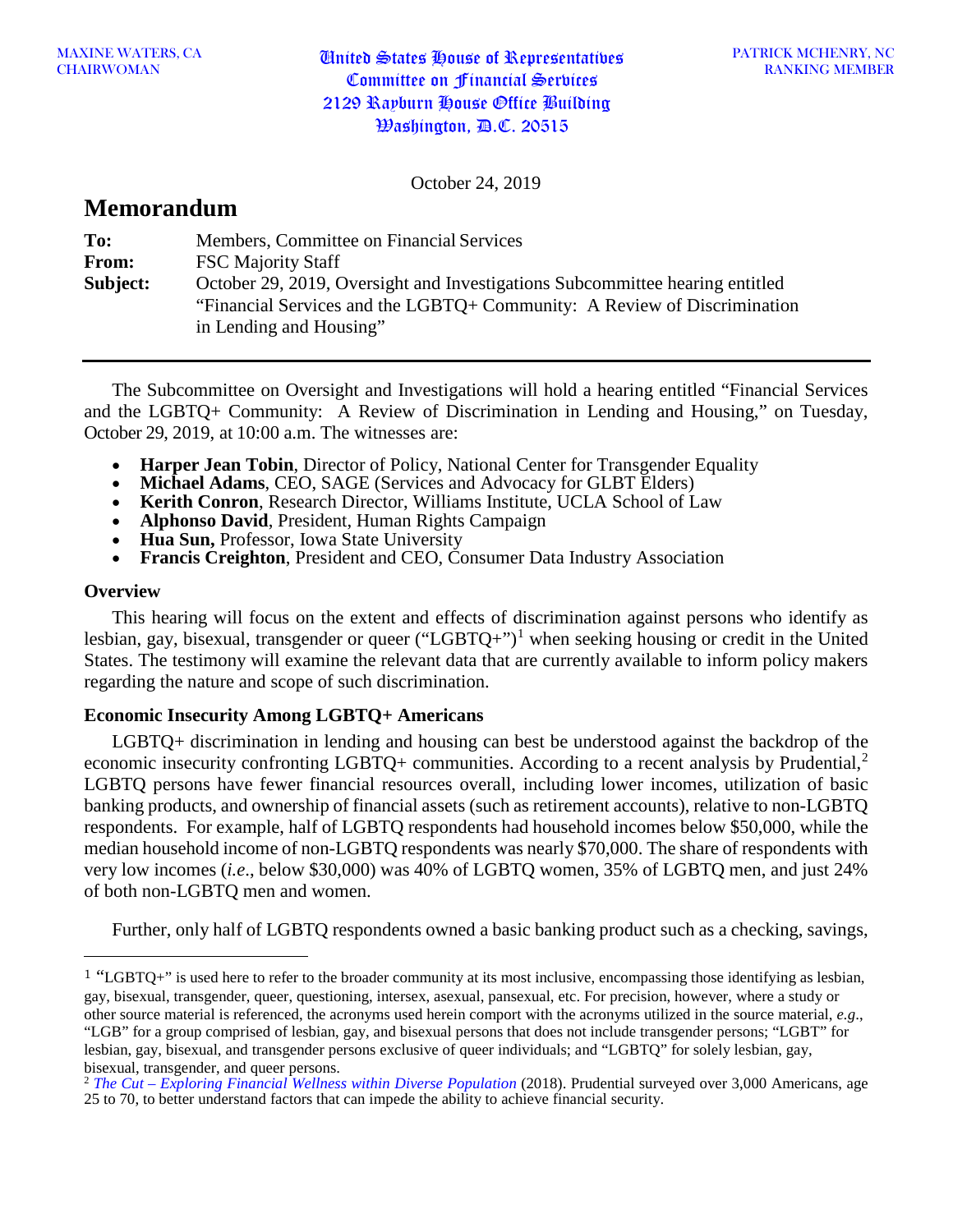or money market account, while two-thirds of non-LGBTQ respondents owned at least one such product. Only 27% of LGBTQ respondents had an employer-sponsored retirement savings account such as a 401(k), compared with 41% of non-LGBTQ respondents. Just 21% had an individual retirement account, versus 32% of non-LGBTQ respondents. Fully 55% of LGBTQ respondents were found to have zero retirement savings, compared to 42% of the general population with nothing saved for retirement. The report noted obstacles unique to this population, such as a lack of universal protection against job discrimination, unequal access to benefits for same-sex partners, and lack of family support. Wage inequality due to discrimination was identified as a barrier to financial success by 13% of LGBTQ respondents and by 8% of non-LGBTQ respondents.[3](#page-1-0) Additionally, gay men and racial minority lesbians were found to have lower rates of homeownership and lower personal incomes.<sup>[4](#page-1-1)</sup>

LGBTQ+ persons of color face the greatest economic hardships. A recent report found the highest rates of adults living in poverty are among transgender people of color: 38% of Black transgender adults; 43% of Latinx transgender adults; 41% of Native American transgender adults; and 32% of Asian-American/Pacific Islander ("AAPI") transgender adults.<sup>[5](#page-1-2)</sup> For context, only 14% of white, non-LGBT adults live in poverty. Similarly, LGB adults who are Black or AAPI live in poverty at rates higher than non-LGB adults of the same race: 36% of Black LGB adults vs. 29% of Black non-LGB adults; 17% of AAPI LGB adults vs. 14% of AAPI non-LGB adults. Poverty rates are actually slightly lower among LGB Latinx (34% v. 3[6](#page-1-3)%) and Native Americans (30% vs. 32%) than among heterosexuals of the same race.<sup>6</sup>

## **Lack of Legal Protections for LGBTQ+ Americans**

There are no applicable state law protections against housing discrimination in 28 states, where the majority of LGBTQ+ persons (52%) reside. Nor are there state laws barring credit discrimination against LGBTQ+ borrowers in 35 states and DC. At the federal level, there are no fair housing or credit protections based expressly on sexual orientation or gender identity. In a trilogy of cases now before the Supreme Court, the Justices soon will decide whether federal laws prohibiting sex-based employment discrimination protect LGBTQ+ persons. Depending on the scope of the holdings in those cases, legal observers expect that there may be implications for other federal statutes that also bar sex-based discrimination, such as the Fair Housing Act ("FHA") and Equal Credit Opportunity Act ("ECOA").<sup>[7](#page-1-4)</sup> In May 2019, the House passed HR 5, the Equality Act, which would expressly add sexual orientation and gender identity to ECOA and the FHA.

Under Director Cordray, the Consumer Financial Protection Bureau ("Consumer Bureau") adopted the position that ECOA's prohibition on sex discrimination, which the Consumer Bureau is responsible for administering and enforcing, affords broad protection against credit discrimination on the bases of gender identity and sexual orientation.[8](#page-1-5) Among the senior leaders at the Consumer Bureau with

<span id="page-1-1"></span><sup>4</sup> Conron, KJ, *et al*., *Sexual orientation and sex differences in socioeconomic status*, J. Epidemiol Community Health, 72: 1016-1026 (2018) (App. A). Researchers often must rely upon health data sets due to the dearth of other comprehensive data

sets containing socioeconomic measures regarding LGBTQ+ persons.

<span id="page-1-2"></span><sup>5</sup> Movement Advancement Project, *[Where We Call Home: LGBT People of Color in Rural America](http://www.lgbtmap.org/file/lgbt-rural-poc-report.pdf)* (Sept. 2019), summarizing data from National Center for Transgender Equality, *[2015 U.S. Transgender Survey](https://www.transequality.org/sites/default/files/docs/USTS-Full-Report-FINAL.PDF)* ("USTS") (2016) and Williams Institute, *[LGBT Demographic Data Interactive](https://williamsinstitute.law.ucla.edu/visualization/lgbt-stats/?topic=LGBT#density)* (Jan. 2019).  $6$  *Id.* 

<span id="page-1-0"></span><sup>3</sup> *Id*. at 10-11.

<span id="page-1-4"></span><span id="page-1-3"></span><sup>7</sup> *Bostock v. Clayton County*, No. 17-13801 (11th Cir. 2018); *Altitude Express Inc. v. Zarda*, No. 15-3775 (2d Cir. 2018); *Harris Funeral Homes v. EEOC*, No. 16-2424 (6<sup>th</sup> Cir. 2018).

<span id="page-1-5"></span><sup>&</sup>lt;sup>8</sup> [Letter](https://www.cfpbmonitor.com/wp-content/uploads/sites/5/2016/09/SAGE-Letter.pdf) from CFPB Director Cordray to Michael Adams, CFO, and Aaron Tax, Director of Government Relations, Services and Advocacy for GLBT Elders (Aug. 30, 2016). Since Director Cordray's departure, it is not clear whether the Consumer Bureau has maintained its view that ECOA prohibits gender-identity and sexual-orientation-based discrimination.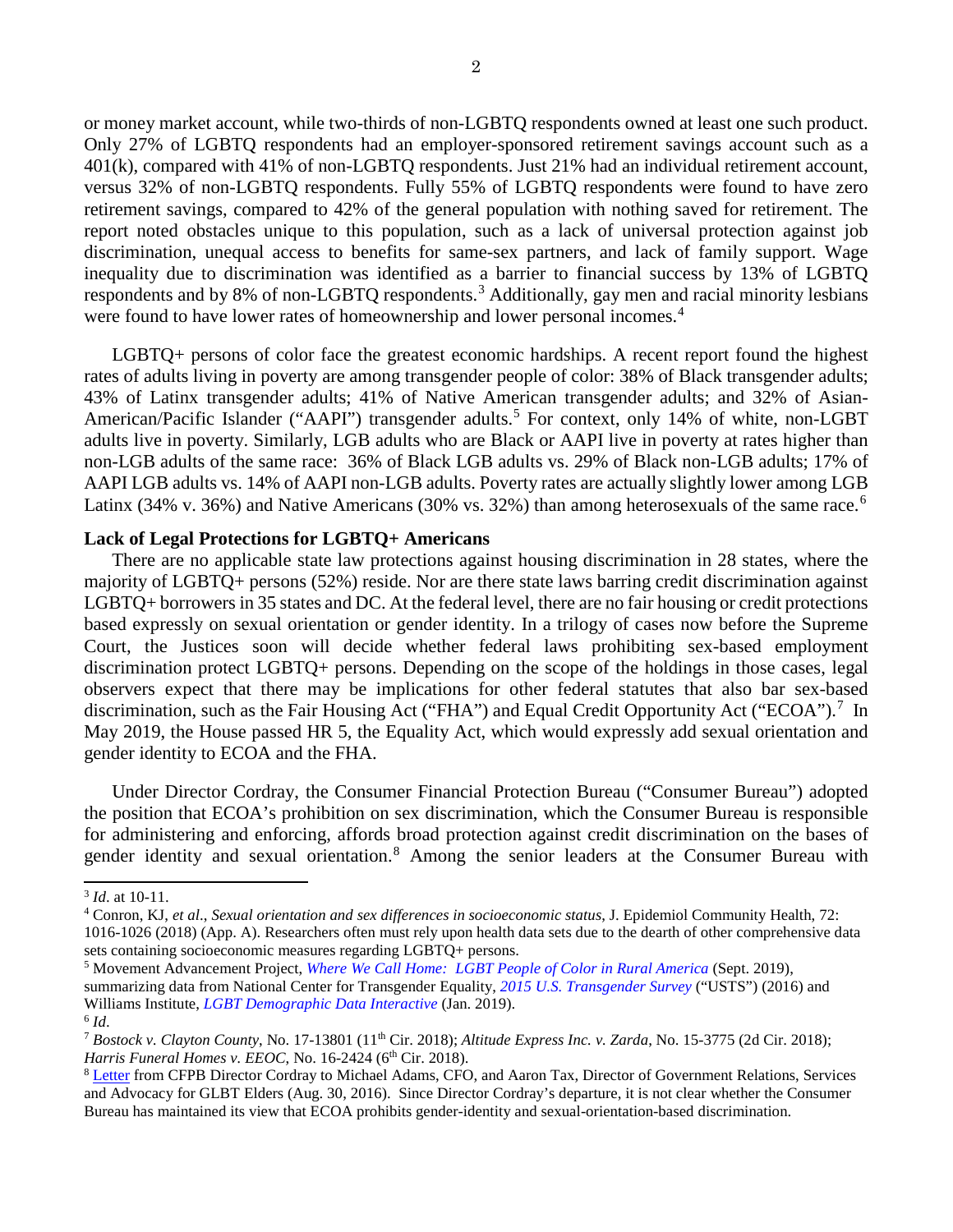responsibilities relating to ECOA compliance is Paul Watkins, who was appointed by Acting Director Mulvaney in 2018, after serving for three years as senior counsel to the "Alliance Defending Freedom," a designated anti-LGBTQ+ hate group.<sup>[9](#page-2-0)</sup> According to the Consumer Bureau's June 2019 Fair Lending [Report,](https://files.consumerfinance.gov/f/documents/201906_cfpb_Fair_Lending_Report.pdf)<sup>[10](#page-2-1)</sup> in 2018 *none* of the eleven ECOA enforcement agencies brought any public enforcement actions for violations of ECOA, down from a high of 26 such cases in 2013. Only one case under ECOA (for marital status discrimination) was referred to DOJ by any of the federal agencies with ECOA jurisdiction, down from eleven referrals in 2018 and 20 in 2016.

The U.S. Department of Housing and Urban Development's ("HUD") [Equal Access Rule](https://www.federalregister.gov/documents/2012/02/03/2012-2343/equal-access-to-housing-in-hud-programs-regardless-of-sexual-orientation-or-gender-identity) provides protections for certain housing programs, including mortgages insured by the Federal Housing Administration. HUD issued two rules to provide equal access to housing without regard to sexual orientation, gender identity, or marital status. The first, issued in 2012, provides protections in all HUD programs, and the second, issued in 2016, focuses on Community Planning and Development programs, particularly requirements for homeless services providers. The 2016 rule provides that placement in facilities with shared sleeping and/or bath accommodations (such as homeless shelters) occur in conformance with a person's gender identity. The Trump administration has proposed gutting the Rule, by allowing federally-funded shelter and service providers to deny admission to transgender individuals based on their gender identity for a variety of reasons, including religious beliefs and an individual's sex as reflected in government documents. It is in this context that HUD Secretary Ben Carson recently referred to transgender women as "big, hairy men," seeking to infiltrate women's shelters.<sup>[11](#page-2-2)</sup>

# **Data on LGBTQ+ Discrimination in Housing and Lending**

In a 2017 survey of 3,400 LGBTQ adults,<sup>[12](#page-2-3)</sup> respondents reported discrimination across multiple contexts, including renting or buying a home, being paid or promoted equally, and voting, with discrimination most prevalent among LGBTQ people of color. Most LGBTQ people reported personally experiencing slurs (57%) or offensive comments (53%) about their sexual orientation or gender identity ("SOGI"). The survey found that 22% of respondents had experienced SOGI-based discrimination when trying to rent or buy a house.

Additionally, 35% of transgender people said that other transgender people where they live are discriminated against when trying to rent or buy a home, and 22% had been told or felt they would be unwelcome in a neighborhood or building because they are transgender.<sup>[13](#page-2-4)</sup> In another 2017 survey of

<span id="page-2-1"></span><sup>10</sup> *[Fair Lending Report of the Bureau of Consumer Financial Protection](https://files.consumerfinance.gov/f/documents/201906_cfpb_Fair_Lending_Report.pdf)* (2019). The Office of "Fair Lending's focus on fair, equitable, and nondiscriminatory access to credit for individuals and communities provides for synergy with the work of the Office of Innovation," which Mr. Watkins heads. *Id*. at 9. The office was created in 2018 to lead the Bureau's efforts to "prioritiz[e] innovation in part to help expand fair, equitable and nondiscriminatory access to credit to underserved populations. *Id.* Shortly after Mr. Watkins joined the Bureau, the CFPB proposed policies that conferred on his office authority to exempt certain fintech companies from complying with laws such as ECOA. *[Policy on No-Action Letters and the](https://www.federalregister.gov/documents/2018/12/13/2018-26873/policy-on-no-action-letters-and-the-bcfp-product-sandbox)  [BCFP Product Sandbox](https://www.federalregister.gov/documents/2018/12/13/2018-26873/policy-on-no-action-letters-and-the-bcfp-product-sandbox)*, CFPB Proposed Rule, 83 FR 64036 (Dec. 13, 2018). Under his leadership, CFPB proposed giving companies a safe harbor from liability, through which they would be "immune from enforcement actions by any Federal or State authorities." *Id.* at 64042. According to the National Consumer Law Center, if finalized, these policies "would permit exemptions from provisions of the laws governing mortgages, credit cards, and other forms of lending" and from "fair lending laws that prohibit discrimination." NCLC, *[Consumer Bureau's Shocking New "No Consumer Protection" Policy](https://www.nclc.org/media-center/pr-consumer-bureau-s-shocking-new-no-consumer-protection-policy.html)* press release (Dec. 11, 2018). Thus, under the proposal he designed, Mr. Watkins has responsibility for granting such exemptions from ECOA and other antidiscrimination laws.

<span id="page-2-0"></span> <sup>9</sup> *See* [Letter](https://www.warren.senate.gov/imo/media/doc/2019.06.25%20Letter%20to%20CFPB%20re%20Paul%20Watkins.pdf) from Sen. Warren, Rep. Porter, and Rep. Pressley to CFPB Director Kraninger (June 25, 2019).

<span id="page-2-3"></span><span id="page-2-2"></span><sup>11</sup> Washington Post*, [HUD Secretary Ben Carson makes dismissive comments about transgender people, angering agency](https://www.washingtonpost.com/business/2019/09/19/hud-secretary-ben-carson-makes-dismissive-comments-about-transgender-people-angering-agency-staff/) [staff](https://www.washingtonpost.com/business/2019/09/19/hud-secretary-ben-carson-makes-dismissive-comments-about-transgender-people-angering-agency-staff/)* (Sep. 19, 2019). He has referred to transgender people as "abnormal" and said they should not serve in the military. <sup>12</sup> NPR, Robert Wood Johnson Foundation, & Harvard T.H. Chan School of Public Health, *[Discrimination in America:](https://www.npr.org/documents/2017/nov/npr-discrimination-lgbtq-final.pdf)  Experiences and Views of LGBTQ Americans* [\(](https://www.npr.org/documents/2017/nov/npr-discrimination-lgbtq-final.pdf)Nov. 2017). 13 *Id*. at 1-2, 27.

<span id="page-2-4"></span>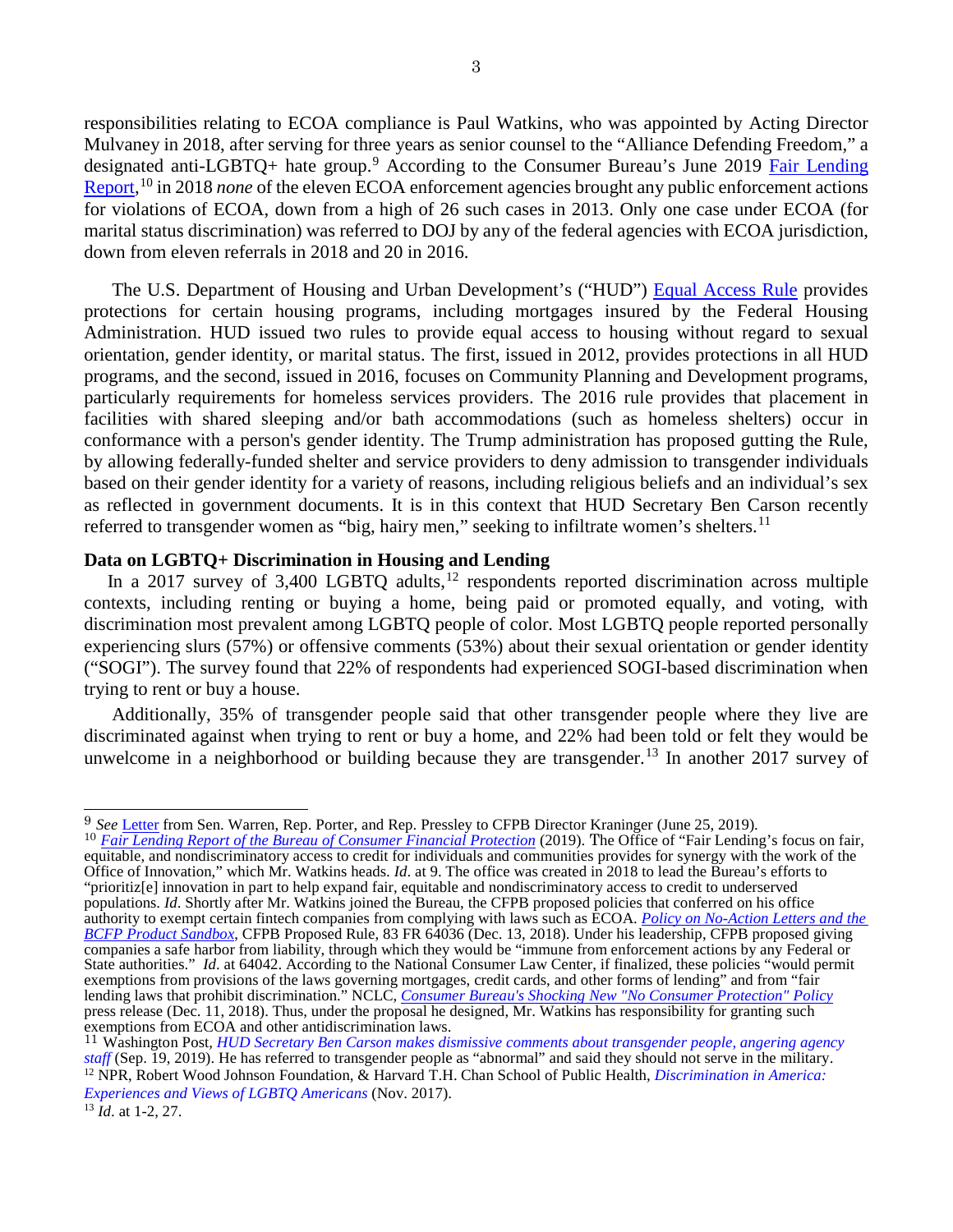LGBT adults,<sup>[14](#page-3-0)</sup> LGBT people reported making significant life choices – with the aim of avoiding discriminatory treatment and harassment – about where to live (19.1%), work (13%), shop (18%), and go to school (8%), with rates substantially higher for those who experienced prior-year discrimination.

The 2015 [U.S. Transgender Survey](https://transequality.org/sites/default/files/docs/usts/USTS-Full-Report-Dec17.pdf) ("USTS") is the largest sample ever of transgender adults (almost 28,000 persons in 50 states; Washington, DC; U.S. territories; and overseas U.S. military bases). The USTS found that 23% of transgender adults experienced some form of housing discrimination and/or instability in the previous year as a result of being transgender, including homelessness (12%), eviction (5%), denial of housing (6%), and having to move in with friends or family. Strikingly, nearly a third of transgender adults (30%) reported having been homeless at some point in their lifetime. Among those who were homeless in the past year, 26% did not seek shelter due to fear of being mistreated, and 6% were denied access to a shelter, 74% of whom were denied due to gender identity. Of those who stayed in a shelter, most (52%) had been verbally harassed, physically attacked, or sexually assaulted in the shelter; 44% left due to poor treatment or unsafe conditions, despite having nowhere else to go; many dressed as the wrong gender, either to feel safe (25%) or due to shelter requirements (14%); and 9% were thrown out of shelter upon revealing their gender identity.[15](#page-3-1)

#### **Mortgage Lending Discrimination**

Research published in April 2019 found significant and costly discrimination in mortgage lending to LGBTQ+ borrowers.<sup>[16](#page-3-2)</sup> Researchers analyzed Home Mortgage Disclosure Act ("HMDA") data for 1990-2015 and data from the Federal Reserve Bank of Boston and found that same-sex mortgage co-applicants: (1) were 73.12% more likely to be denied a loan than different-sex co-applicants with similar characteristics, a pattern that persisted over the time period covered; and (2) paid higher fees and interest (2 to 20 basis points more, which is equal to \$8.6 million to \$86 million nationwide every year). In 2013, HUD found that Bank of America violated its Equal Access Rule by discriminating against a mortgage applicant on the basis of sexual orientation. The applicant had listed her same-sex partner's mother as cosigner, a relationship which the bank said was not recognized. Bank of America paid a \$7,500 fine to resolve the matter.

#### **Rental Housing Discrimination**

A paired-test, in-person study, funded by HUD and conducted in the Dallas-Fort Worth, Los Angeles, and Washington, DC metropolitan areas, found evidence of rental housing discrimination against same-sex couples and transgender people.<sup>[17](#page-3-3)</sup> Gay men were told about one less available rental unit than heterosexual men for every 4.2 tests. Providers were less likely to schedule an appointment with gay men and quoted gay men average yearly costs \$272 higher than the costs quoted to heterosexual men. Housing providers told transgender testers about fewer units than they told cisgender testers, regardless of whether transgender identity was disclosed. When it was disclosed, testers were 11% less likely than cisgender testers to be told of any available units.<sup>[18](#page-3-4)</sup> A [2018 paper](https://digitalcommons.law.yale.edu/cgi/viewcontent.cgi?article=1379&context=yjlf) presents evidence from a series of matched-pairs

<span id="page-3-0"></span><sup>14</sup> Center for American Progress, *Widespread Discrimination Continues to [Shape LGBT People's Lives in Both Subtle and](https://www.americanprogress.org/issues/lgbt/news/2017/05/02/429529/widespreaddiscrimination-continues-shape-lgbt-peoples-lives-subtle-significant-ways/)  [Significant Ways](https://www.americanprogress.org/issues/lgbt/news/2017/05/02/429529/widespreaddiscrimination-continues-shape-lgbt-peoples-lives-subtle-significant-ways/)* (May 2017). <sup>15</sup> USTS, at 176.

<span id="page-3-2"></span><span id="page-3-1"></span><sup>16</sup> Proceedings of the National Academy of Sciences, *[Lending Practices to Same Sex Borrowers,](https://www.pnas.org/content/116/19/9293)* Hua Sun and Lai Goa, Ivy College of Business, Iowa State University, Apr. 2019 (App. B); *see* NBC News, *[Same-sex borrowers 73% more likely to be](https://www.nbcnews.com/feature/nbc-out/same-sex-borrowers-73-percent-more-likely-be-denied-mortgage-n996016)  [denied mortgage, study finds](https://www.nbcnews.com/feature/nbc-out/same-sex-borrowers-73-percent-more-likely-be-denied-mortgage-n996016)*, Apr. 18, 2019 ("Despite being 'less risky overall,' same-sex borrowers are less likely to get a mortgage. When they are approved, they face higher interest."); *see also* Mark Fogarty, *[HMDA Data Offers Clues on](https://www.americanbanker.com/news/hmda-data-offers-clues-on-discrimination-against-gays)  Discrimination Against Gays, June 9, 2014.*<br><sup>17</sup> Urban Institute, *A Paired-Testing Pilot Study of Housing Discrimination against Same-Sex Couples and Transgender* 

<span id="page-3-4"></span><span id="page-3-3"></span>*[Individuals](https://www.urban.org/sites/default/files/publication/91486/hds_lgt_final_report_3.pdf)* (June 2017); *see also* HUD, *[An Estimate of Housing Discrimination Against Same-Sex Couples](https://www.huduser.gov/portal/publications/pdf/Hsg_Disc_against_SameSexCpls_v3.pdf)* (June 2013). <sup>18</sup> *Id*. at xiii-xiv.